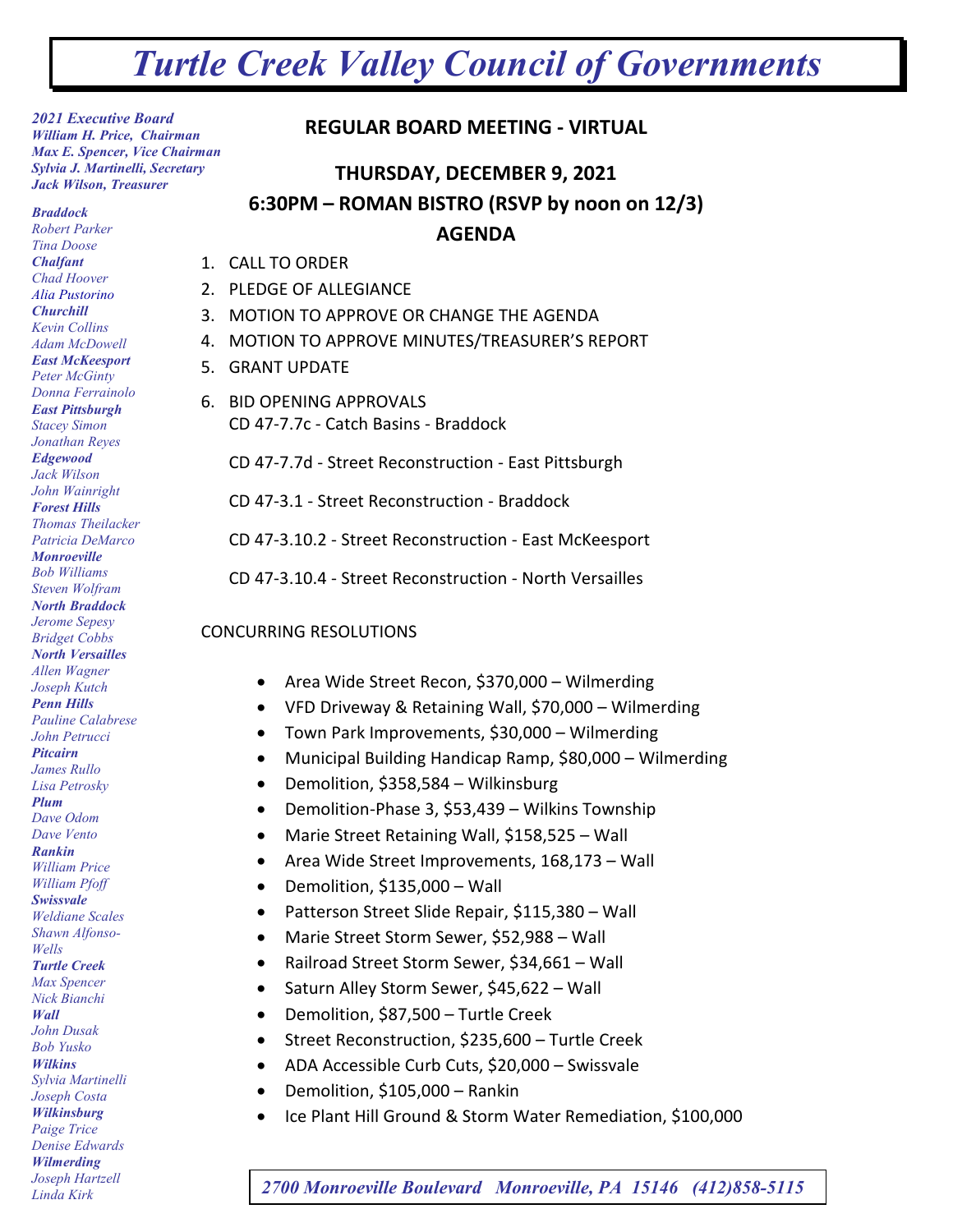- Demolition, \$90,000 Plum
- Demolition, \$35,000 Pitcairn
- Demolition, \$110,000 North Versailles
- Crestas Athletic Grounds, \$20,000 Versailles
- Demolition, \$105,000 North Braddock
- Hawkins Ave. Bridge Rehabilitation, \$148,500 North Braddock
- Street Reconstruction, \$70,000 North Braddock
- Code Enforcement, \$30,000 North Braddock
- Demolition, \$102,000 Monroeville
- Quarry Field Improvements, \$24,000 East Pittsburgh
- Street Reconstruction, \$160,000 East Pittsburgh
- Demolition, \$20,000 East Pittsburgh
- Street Reconstruction, \$99,625 East McKeesport
- Demolition, \$60,000 East McKeesport
- Borough Building ADA Improvements, \$255,000 Churchill
- Pin Oak Court Street Recon, \$21,500 Chalfant
- Administration, \$70,000 TCVCOG
- Street Reconstruction, \$154,400 Braddock
- Catch Basins, \$50,000 Braddock
- Negley Avenue Waterline, \$435,500 WPJWA
- Wall Avenue Waterline, \$507,000 WPJWA
- Stokes Avenue Waterline, \$416,000 WPJWA
- Larimer Avenue Waterline, \$572,000 WPJWA
- Coal/North/Ravine Street Waterline, \$151,223 WPJWA
- McMasters Avenue Waterline, \$477,750 WPJWA